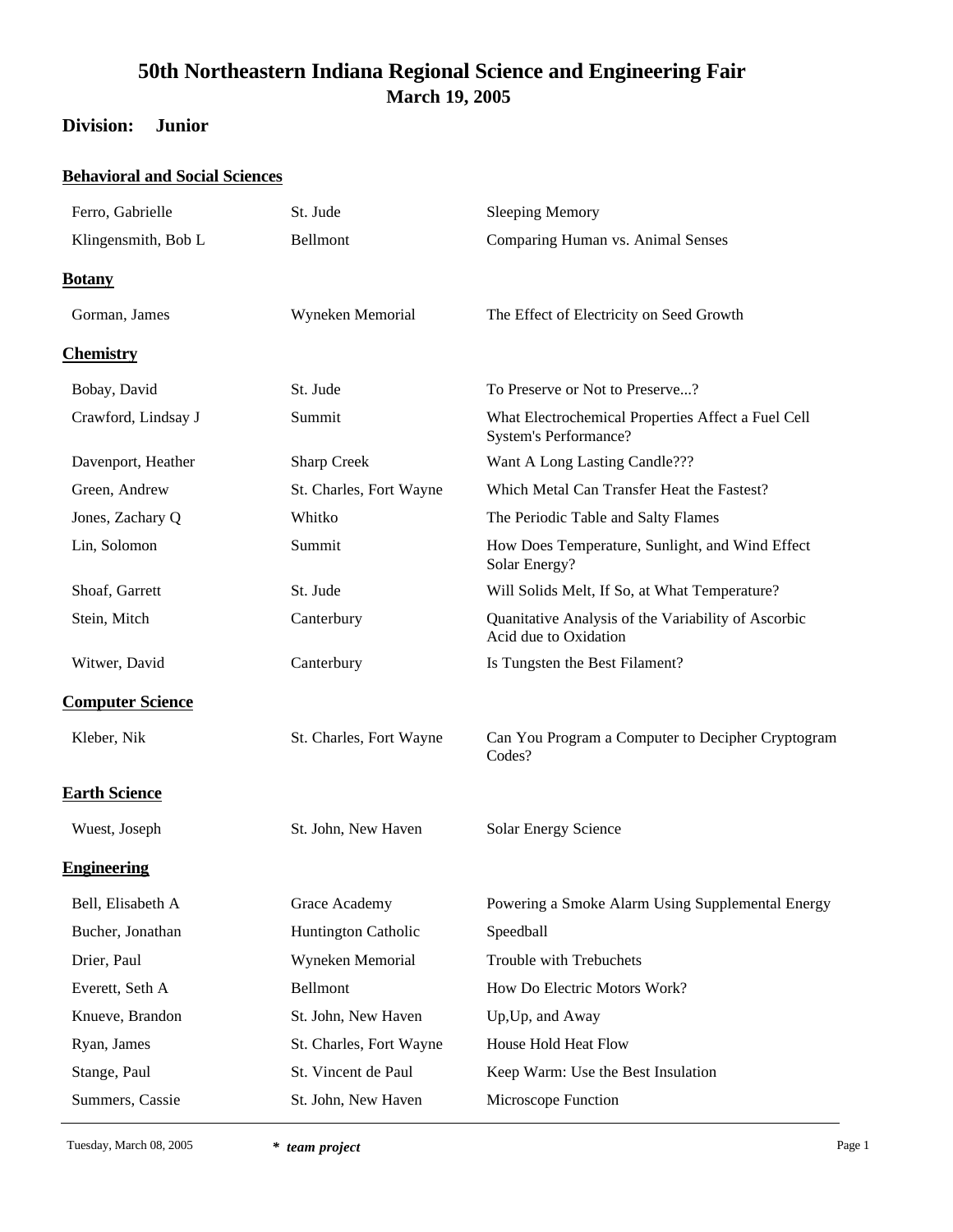### **Division: Junior**

### **Environmental Science**

| Blackburn, Sara            | St. Vincent de Paul        | Metal vs. Water                                                                 |
|----------------------------|----------------------------|---------------------------------------------------------------------------------|
| Ehlerding, Emily           | Wyneken Memorial           | Pollution Filtration in Wetlands                                                |
| Harold, Mariah             | <b>Huntington Catholic</b> | Tank By Tank                                                                    |
| Kelley, Shawn R            | Churubusco                 | Are Gardens Hill Helpers?                                                       |
| Miller, Maddy              | St. Charles, Fort Wayne    | Does the Speed of a Wave Effect the Rate at Which a<br><b>Beach Erodes?</b>     |
| Steffen, Grant R           | <b>Memorial Park</b>       | What Material Stops the Most Erosion Along a<br>Lakeshore?                      |
| <b>Medicine and Health</b> |                            |                                                                                 |
| Bever, Julie               | <b>Sharp Creek</b>         | Flavors                                                                         |
| Fockler, Cortney M         | Bellmont                   | How Do Multiple Births Occur?                                                   |
| Gorman, Matt               | Wyneken Memorial           | The Comparison of Iron in Different Cereals                                     |
| Luebke, Rikki              | St. Charles, Fort Wayne    | Is Laser Eye Surgery Worth Looking Into?                                        |
| Meyer, Kayla M             | Bellmont                   | How Does the Heart Pump Blood?                                                  |
| <b>Microbiology</b>        |                            |                                                                                 |
| Hines, Joy E               | Orchard Day School         | Fowl Bacteria? A Study of Antibiotic Resistance in<br>Poultry                   |
| Visalli, Kelsea            | Whitko                     | Survivor: Bacteria Island                                                       |
| <b>Physics</b>             |                            |                                                                                 |
| Chaykowski, Kathleen       | Canterbury                 | Cooking With the Sun: Solar Powered Cookers                                     |
| Dickmeyer, Max             | Summit                     | A Period of Motion                                                              |
| Ehlerding, Stephanie       | Wyneken Memorial           | What Color Absorbs the Most Solar Heat?                                         |
| Griffith, Benjamin         | Woodside                   | The Battle of the Forces: Centripetal vs. Gravity                               |
| Karr, Kelly                | Canterbury                 | Long Shot                                                                       |
| McGowan, Lucas             | St. Jude                   | Momentum                                                                        |
| <b>Zoology</b>             |                            |                                                                                 |
| Kersjes, Natasha           | St. John, New Haven        | Teaching Old and New Dogs New Tricks                                            |
| McGill, Alex M             | Bellmont                   | Can a Green Basilisk Lizard be Trained to Run<br><b>Bipedally in Captivity?</b> |
| Murphy, Brendan            | Canterbury                 | The Effects of Distance from Cover on Squirrel<br>Foraging Behavior             |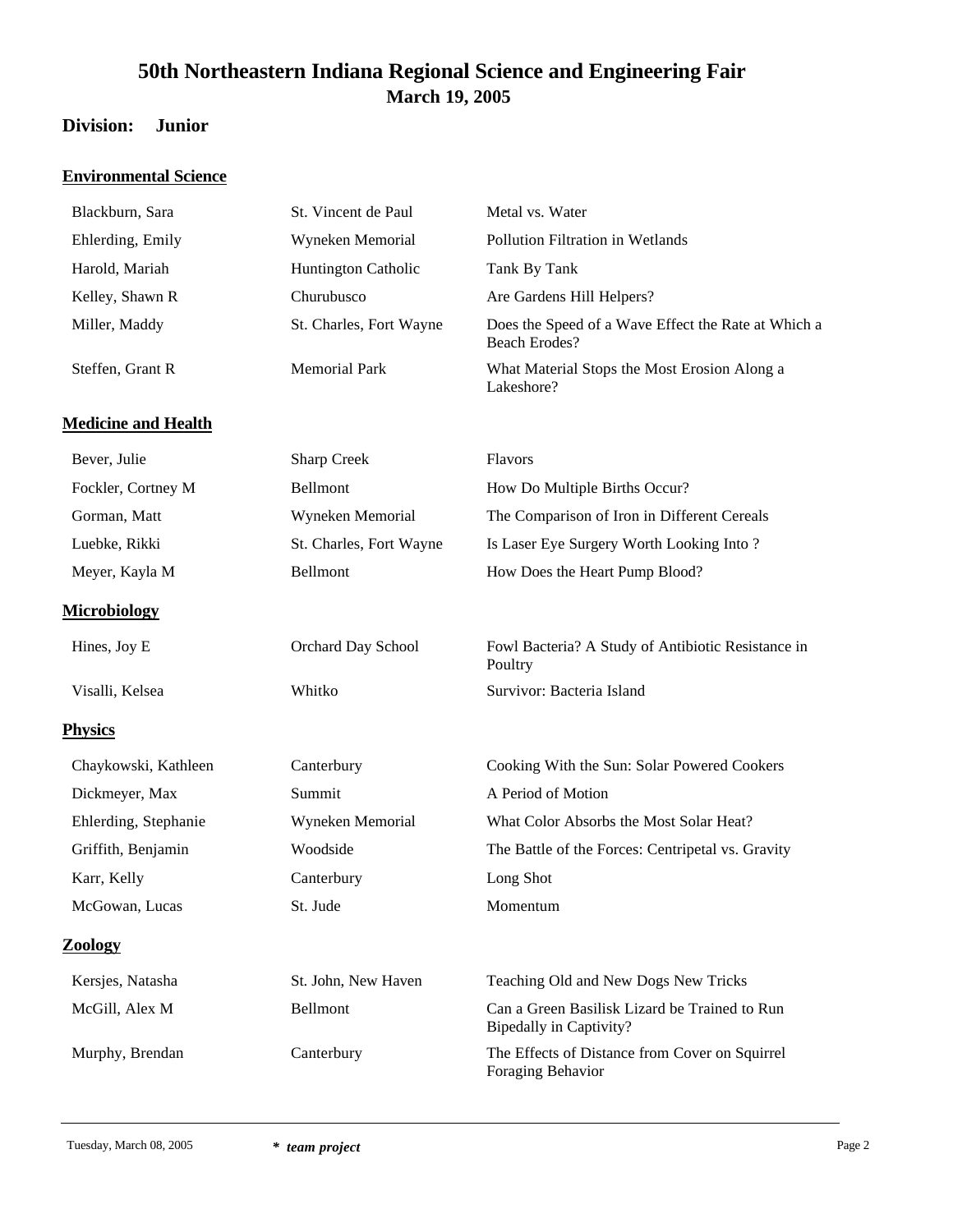## **Division: Junior**

### **Zoology**

| Tilley, Kayla       | New Haven                    | Do Tree Frogs Change Colors to Adapt to Their<br>Surroundings?       |
|---------------------|------------------------------|----------------------------------------------------------------------|
| <b>Team</b>         |                              |                                                                      |
| Boze, Jared         | $\ast$<br>Lakeview           | N-P-K Analysis                                                       |
| Buit, Tracy A       | $\ast$<br>Lakeview           | <b>Mouse Diets</b>                                                   |
| Byerly, Chase M     | ∗<br>Lakeview                | Building Frame Testing With Earthquake Machine                       |
| DiDomenico, John    | ∗<br>St. Jude                | <b>Charging Magnets</b>                                              |
| Holladay, Luke A    | ∗<br>Lakeview                | The Water Wheel and Liquid Densities                                 |
| Keffaber, Ciara     | $\ast$<br><b>Sharp Creek</b> | Spot Be Gone                                                         |
| Kreft, Terry L      | *<br>Lakeview                | N-P-K Analysis                                                       |
| LaCanfora, Matthew  | ∗<br><b>Sharp Creek</b>      | Airplanes                                                            |
| Momper, Luke        | $\ast$<br>St. Jude           | <b>Charging Magnets</b>                                              |
| Peas, Morgan        | $\ast$<br><b>Sharp Creek</b> | Spot Be Gone                                                         |
| Raphael, Terren M   | ∗<br>Lakeview                | The Water Wheel and Liquid Densities                                 |
| Rockey, Kelly L     | $\ast$<br>Lakeview           | Which Brand of Detergent will Remove Grape Juice<br>Stains the Best? |
| Schroeder, Amanda J | ∗<br>Lakeview                | Which Brand of Detergent will Remove Grape Juice<br>Stains the Best? |
| Sharp, Jesse T      | ∗<br>Lakeview                | Building Frame Testing With Earthquake Machine                       |
| Stearley, Taylor    | ∗<br><b>Sharp Creek</b>      | Going Bananas                                                        |
| Tackett, Dillon     | $\ast$<br><b>Sharp Creek</b> | Airplanes                                                            |
| Wilson, Victoria D  | ∗<br>Lakeview                | <b>Mouse Diets</b>                                                   |
| Wright, Mackenzie   | *<br><b>Sharp Creek</b>      | Going Bananas                                                        |